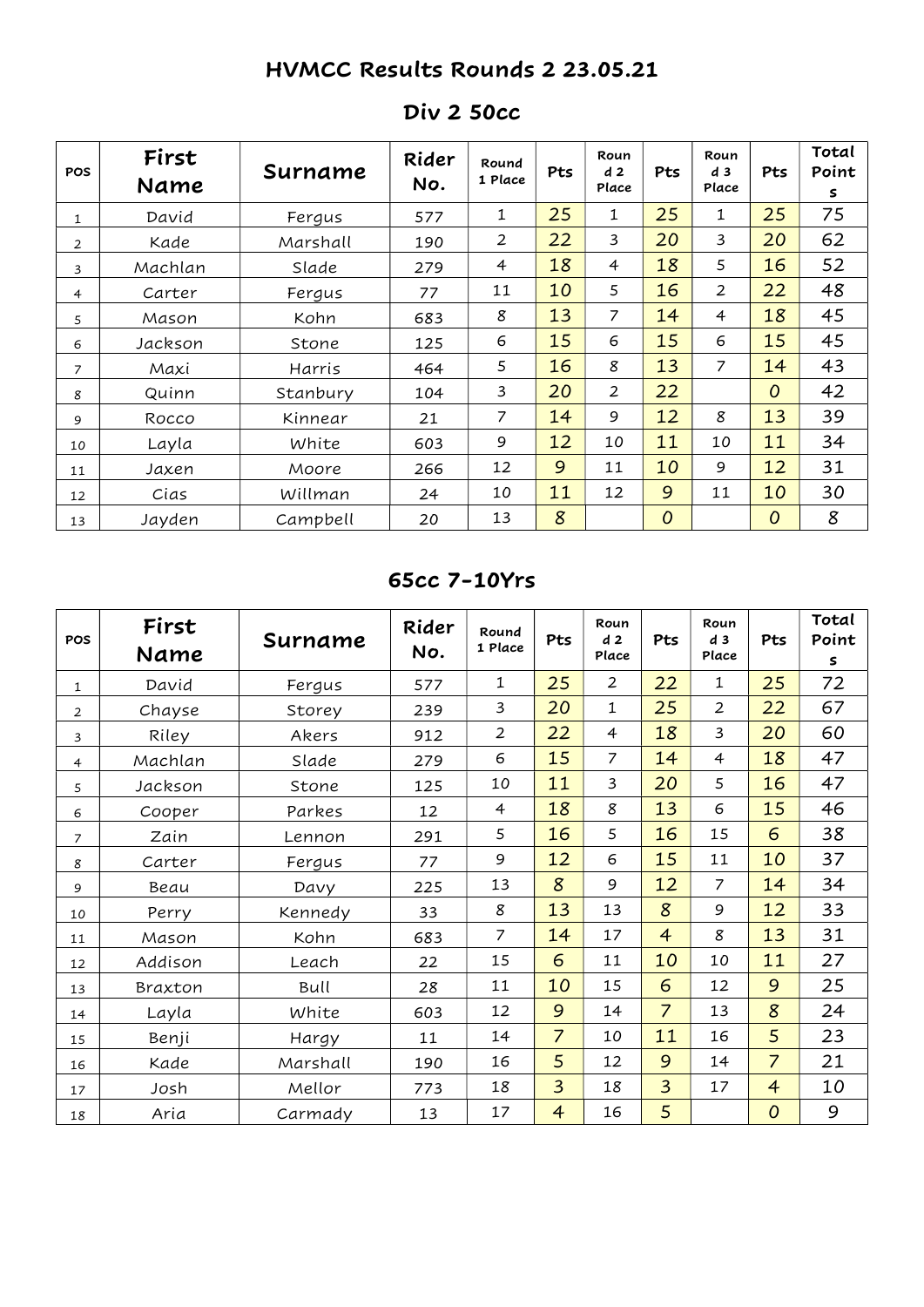## 65cc 10-12Yrs

| <b>POS</b>     | First<br>Name | Surname | Rider<br>No. | Round<br>┻<br>Place | Pts | Round<br>2<br>Place | <b>Pts</b> | Round<br>3<br>Place | Pts | Total<br>Points |
|----------------|---------------|---------|--------------|---------------------|-----|---------------------|------------|---------------------|-----|-----------------|
| 1              | Heath         | Davy    | 125          | 1                   | 25  | 1                   | 25         | 1                   | 25  | 75              |
| 2              | Kai           | Austin  | 359          | 2                   | 22  | 2                   | 22         | 2                   | 22  | 66              |
| 3              | Flynn         | Nowlan  | 279          | 3                   | 20  | 3                   | 20         | 3                   | 20  | 60              |
| 4              | Mia           | Cameron | 558          | $\overline{4}$      | 18  | 4                   | 18         | 5                   | 16  | 52              |
| 5              | Luke          | Harris  | 97           | 5                   | 16  | 6                   | 15         | 4                   | 18  | 49              |
| 6              | Cooper        | Bull    | 220          | 6                   | 15  | 5                   | 16         | 6                   | 15  | 46              |
| $\overline{ }$ | Aida          | Harris  | 3            | 7                   | 14  | 7                   | 14         |                     | 0   | 28              |

#### 85cc 9-12Yrs

| <b>POS</b>     | First<br>Name | Surname  | Rider<br>No. | Round<br>1<br>Place | Pts            | Round<br>2<br>Place | Pts            | Round<br>3<br>Place | Pts            | Total<br>Points |
|----------------|---------------|----------|--------------|---------------------|----------------|---------------------|----------------|---------------------|----------------|-----------------|
| 1              | Heath         | Davy     | 125          | 3                   | 20             | 1                   | 25             | 1                   | 25             | 70              |
| 2              | Kai           | Austin   | 359          | 1                   | 25             | 2                   | 22             | 2                   | 22             | 69              |
| 3              | Bailey        | Harris   | 136          | 5                   | 16             | $\overline{4}$      | 18             | 5                   | 16             | 50              |
| $\overline{4}$ | Chayse        | Storey   | 239          | 7                   | 14             | 5                   | 16             | $\overline{4}$      | 18             | 48              |
| 5              | Teleah        | Holbert  | 295          | 6                   | 15             | $\overline{7}$      | 14             | 6                   | 15             | 44              |
| 6              | Maxton        | Stanbury | 246          | $\overline{2}$      | 22             | 3                   | 20             |                     | $\overline{O}$ | 42              |
| 7              | Flynn         | Nowlan   | 29           | 11                  | 10             | 6                   | 15             | $\overline{7}$      | 14             | 39              |
| 8              | Luke          | Hamilton | 722          | $\overline{4}$      | 18             |                     | $\overline{O}$ | 3                   | 20             | 38              |
| 9              | Riley         | Akers    | 912          | 9                   | 12             | 8                   | 13             | 8                   | 13             | 38              |
| 10             | Cooper        | Bull     | 220          | 8                   | 13             | 9                   | 12             | 9                   | 12             | 37              |
| 11             | Braxton       | Bull     | 28           | 12                  | 9              | 12                  | 9              | 12                  | 9              | 27              |
| 12             | Blake         | Mellor   | 300          | 14                  | $\overline{7}$ | 13                  | 8              | 11                  | 10             | 25              |
| 13             | Luke          | Everson  | 97           | 13                  | 8              | 14                  | $\overline{7}$ | 13                  | 8              | 23              |
| 14             | Ryley         | Kirkwood | 22           |                     | $\overline{O}$ | 10                  | 11             | 10                  | 11             | 22              |
| 15             | Mia           | Cameron  | 858          | 10                  | 11             | 11                  | 10             |                     | $\overline{O}$ | 21              |

#### 85cc 12-16Yrs

| <b>POS</b>     | First<br>Name  | Surname    | Rider<br>No. | Round<br>1 Place | Pts | Round<br>2 Place | Pts | Round<br>3<br>Place | Pts            | Total<br>Points |
|----------------|----------------|------------|--------------|------------------|-----|------------------|-----|---------------------|----------------|-----------------|
| $\mathbf{1}$   | Oliver         | Paterno    | 274          | $\overline{2}$   | 22  | 2                | 22  | 1                   | 25             | 69              |
| $\overline{2}$ | <b>Bradley</b> | Rayner     | 644          | 3                | 20  | 3                | 20  | 3                   | 20             | 60              |
| 3              | Cooper         | Boyd       | 311          | $\overline{4}$   | 18  | 4                | 18  | 2                   | 22             | 58              |
| 4              | Travis         | Lindsay    | 7            | 1                | 25  | 1                | 25  |                     | $\overline{O}$ | 50              |
| 5              | Rory           | Clements   | 394          | 7                | 14  | 6                | 15  | 4                   | 18             | 47              |
| 6              | Jonas          | Horsington | 217          | 8                | 13  | 5                | 16  | 5                   | 16             | 45              |
| $\overline{z}$ | Tyler          | Harley     | 118          | 5                | 16  | 8                | 13  | 6                   | 15             | 44              |
| 8              | Sean           | McDean     | 816          | 6                | 15  | 7                | 14  | 8                   | 13             | 42              |
| 9              | Jaxon          | Gayler     | 808          | 9                | 12  | 9                | 12  | 7                   | 14             | 38              |
| 10             | Jarrah         | Burton     | 153          | 10               | 11  | 10               | 11  | 9                   | 12             | 34              |
| 11             | Rhys           | Mellor     | 337          | 11               | 10  | 11               | 10  | 10                  | 11             | 31              |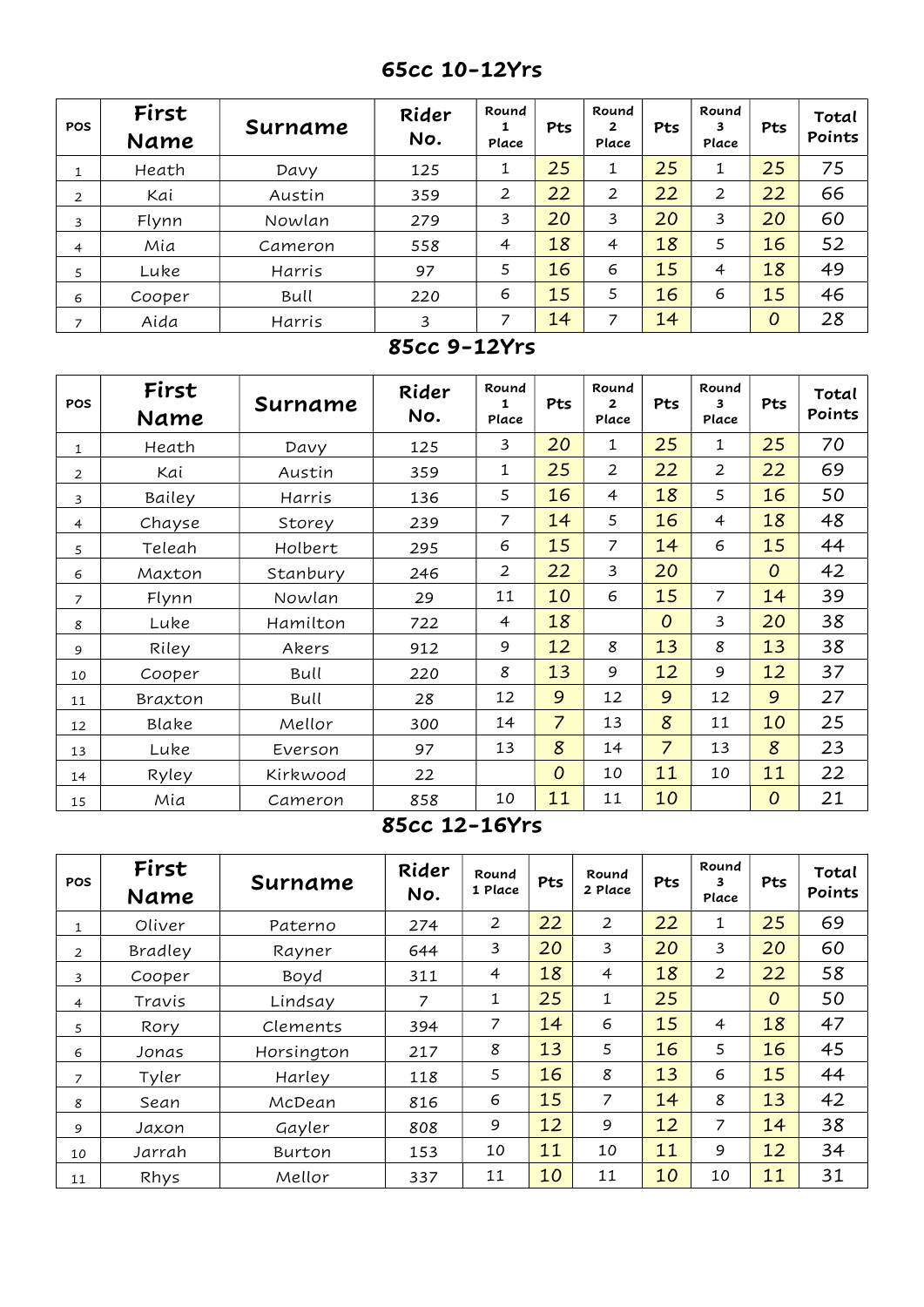## Jnr Lites 125

| <b>POS</b>     | First<br>Name | Surname    | Rider<br>No. | Round 1<br>Place | Pts | Round<br>2 Place | Pts            | Round<br>3 Place | Pts            | Total<br>Points |
|----------------|---------------|------------|--------------|------------------|-----|------------------|----------------|------------------|----------------|-----------------|
|                | Billy         | Hargy      | 272          |                  | 25  | 1                | 25             |                  | 25             | 75              |
| 2              | Oliver        | Paterno    | 274          | 2                | 22  | $\overline{2}$   | 22             | 2                | 22             | 66              |
| 3              | Jack          | Nowland    | 34           | 5                | 16  | 3                | 20             | 3                | 20             | 56              |
| $\overline{4}$ | Chad          | Williams   | 05           | 6                | 15  | 4                | 18             | $\overline{4}$   | 18             | 51              |
| 5              | Aidan         | Horsington | 720          | $\overline{4}$   | 18  | 5                | 16             | 6                | 15             | 49              |
| 6              | Luke          | Gruenhofer | 172          | 7                | 14  | 6                | 15             | 5                | 16             | 45              |
| ⇁              | Travis        | Lindsay    | 7            | 3                | 20  |                  | $\overline{0}$ |                  | $\overline{O}$ | 20              |

#### Jnr Lites 250

| <b>POS</b> | First<br>Name | Surname | Rider<br>No. | Round 1<br>Place | Pts | Round<br>2 Place | Pts | Round<br>3 Place | Pts | Total<br>Points |
|------------|---------------|---------|--------------|------------------|-----|------------------|-----|------------------|-----|-----------------|
|            | Billy         | Hargy   | 272          |                  | 25  | ┻                | 25  |                  | 25  | 75              |
| 2          | Reese         | Harley  | 18           | 2                | 22  | 2                | 22  | 2                | 22  | 66              |
| 3          | Tyler         | Farvis  | 445          | $\overline{4}$   | 18  | 4                | 18  | 3                | 20  | 56              |
| 4          | Bailey        | Penman  | 262          | 3                | 20  | 3                | 20  |                  | 0   | 40              |
|            | Harry         | Dodd    | 937          |                  | 16  |                  | 0   |                  | 0   | 16              |

# A Grade

| <b>POS</b>     | First<br>Name | Surname | Rider<br>No. | Round<br>1 Place | Pts | Round<br>2 Place | Pts | Round<br>3 Place | Pts            | Total<br>Points |
|----------------|---------------|---------|--------------|------------------|-----|------------------|-----|------------------|----------------|-----------------|
|                | Matthew       | Prott   | 23           | $\overline{4}$   | 18  |                  | 25  |                  | 25             | 68              |
| 2              | Geoffrey      | Wallace | 13           | 2                | 22  | 2                | 22  | 2                | 22             | 66              |
| 3              | Adam          | Nowland | 30           | 3                | 20  | 4                | 18  | 3                | 20             | 58              |
| $\overline{4}$ | Brock         | Ninness | 47           |                  | 25  | 3                | 20  |                  | $\overline{O}$ | 45              |
|                | Nicholas      | Byram   | 38           |                  | 16  |                  | 16  |                  | 0              | 32              |

# B Grade

| <b>POS</b>     | First<br>Name | Surname    | Rider<br>No.              | Round<br>1 Place | Pts            | Round<br>2 Place | Pts            | Round<br>3 Place | Pts            | Total<br>Points |
|----------------|---------------|------------|---------------------------|------------------|----------------|------------------|----------------|------------------|----------------|-----------------|
| 1              | Jake          | Robb       | 404                       | 1                | 25             | 1                | 25             | 1                | 25             | 75              |
| $\overline{2}$ | Riley         | Levingston | 28                        | 4                | 18             | $\overline{2}$   | 22             | $\overline{2}$   | 22             | 62              |
| 3              | Hamish        | Patterson  | 194                       | 3                | 20             | 5                | 16             | 3                | 20             | 56              |
| $\overline{4}$ | Grant         | Coombes    | 11                        | 8                | 13             | 4                | 18             | 5                | 16             | 47              |
| 5              | Blake         | Boyd       | 408                       | 6                | 15             | 8                | 13             | $\overline{4}$   | 18             | 46              |
| 6              | Peter         | McWhirter  | 53                        | 9                | 12             | 10               | 11             | 6                | 15             | 38              |
| $\overline{7}$ | Brandon       | Brown      | 52                        | 7                | 14             | 3                | 20             |                  | $\overline{O}$ | 34              |
| 8              | Jack          | Kidd       | $\boldsymbol{\mathsf{x}}$ | $\overline{2}$   | 22             | 9                | 12             |                  | 0              | 34              |
| 9              | Andrew        | Meldrum    | 401                       | 5                | 16             | 6                | 15             |                  | 0              | 31              |
| 10             | Matthew       | Senior     | 251                       | 10               | 11             |                  | $\overline{O}$ | 7                | 14             | 25              |
| 11             | Jordan        | Hinton     | 312                       |                  | $\overline{O}$ | 7                | 14             |                  | 0              | 14              |
| 12             | Sibi          | Coghlan    | 206                       |                  | $\overline{O}$ | 11               | 10             |                  | 0              | 10              |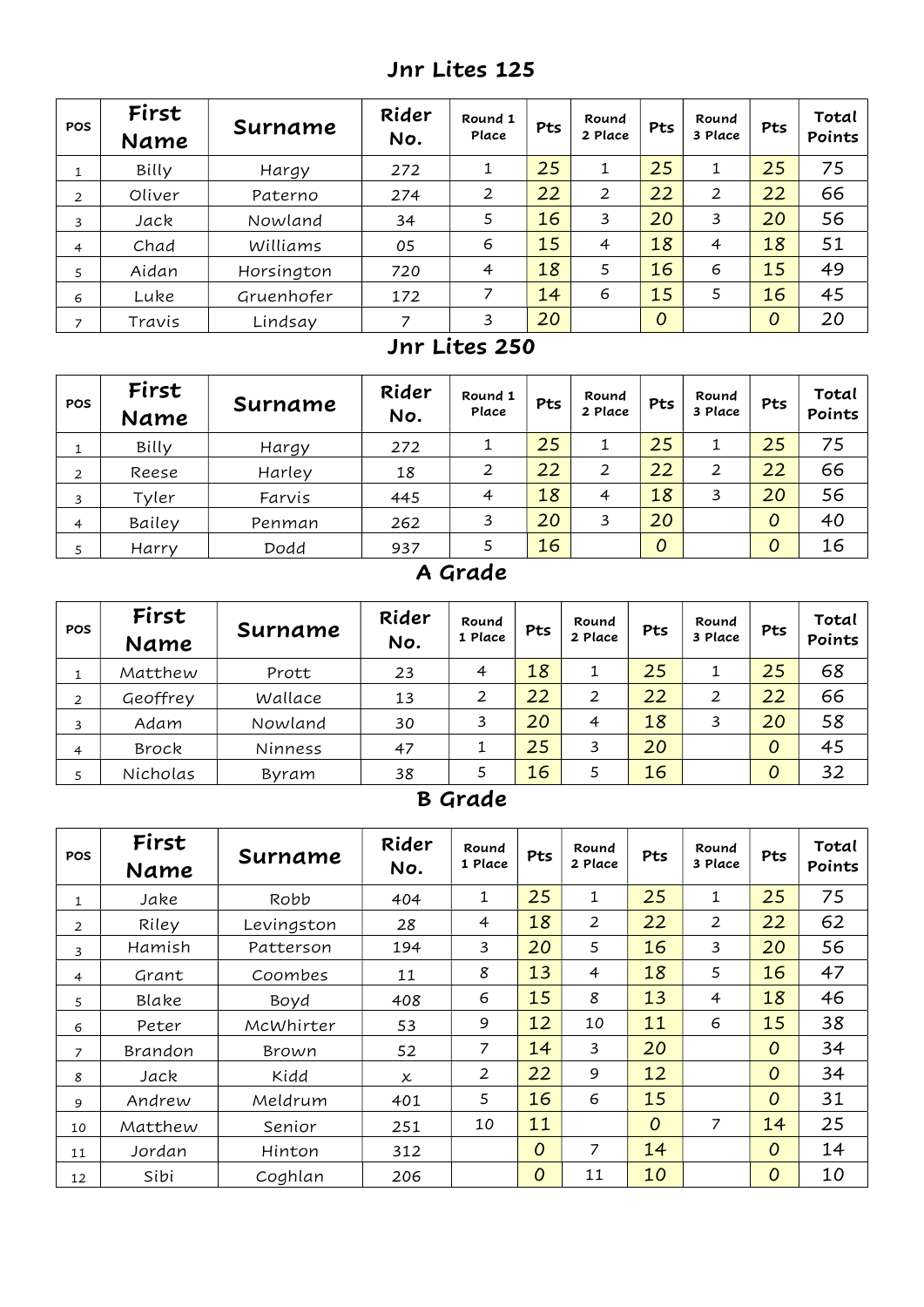| <b>POS</b>     | First<br>Name | Surname | Rider<br>No. | Round<br>1 Place | Pts            | Round<br>2 Place | Pts            | Round 3<br>Place | Pts            | Total<br>Points |
|----------------|---------------|---------|--------------|------------------|----------------|------------------|----------------|------------------|----------------|-----------------|
| $\mathbf{1}$   | Geordie       | Kettle  | 183          | $\mathbf{1}$     | 25             | 1                | 25             | 1                | 25             | 75              |
| $\overline{2}$ | Cooper        | Wallace | 54           | $\overline{2}$   | 22             | 6                | 15             | $\overline{2}$   | 22             | 59              |
| 3              | Sheridan      | Watters | 557          | 7                | 14             | $\overline{2}$   | 22             | $\overline{4}$   | 18             | 54              |
| 4              | Kurt          | Doherty | 153          | $\overline{4}$   | 18             | $\overline{7}$   | 14             | 3                | 20             | 52              |
| 5              | James         | Nowlan  | 27           | 3                | 20             | 5                | 16             | 6                | 15             | 51              |
| 6              | Michael       | Lock    | 313          | 5                | 16             | $\overline{4}$   | 18             | 5                | 16             | 50              |
| $\overline{7}$ | Anthony       | Wakeham | 886          | 12               | 9              | 8                | 13             | $\overline{7}$   | 14             | 36              |
| 8              | Josh          | Slade   | 375          | 8                | 13             | $\overline{3}$   | 20             |                  | $\overline{O}$ | 33              |
| 9              | Isaac         | Rumbel  | 915          | 13               | 8              | 9                | 12             | 9                | 12             | 32              |
| 10             | Gregory       | Harris  | 269          | 14               | $\overline{7}$ | 11               | 10             | 8                | 13             | 30              |
| 11             | Jeremy        | Coombes | 303          | 15               | 6              | 13               | 8              | 10               | 11             | 25              |
| 12             | Dylan         | Shirt   | 111          | 16               | 5              | 12               | 9              | 11               | 10             | 24              |
| 13             | Ben           | Rayner  | 610          | 9                | 12             | 10               | 11             |                  | $\overline{O}$ | 23              |
| 14             | Luke          | Penman  | 262          | 6                | 15             |                  | $\overline{O}$ |                  | $\overline{O}$ | 15              |
| 15             | Jason         | Akers   | 15           | 10               | 11             |                  | 0              |                  | $\overline{O}$ | 11              |
| 16             | Bradley       | Penman  | 257          | 11               | 10             |                  | $\overline{0}$ |                  | $\overline{O}$ | 10              |

C Grade

# MX All Powers (Championship)

| <b>POS</b>     | First<br>Name | Surname    | Rider<br>No. | Round<br>1 Place | Pts            | Round<br>2 Place | Pts            | Round<br>3 Place | Pts            | Total<br>Points |
|----------------|---------------|------------|--------------|------------------|----------------|------------------|----------------|------------------|----------------|-----------------|
| 1              | Geoffrey      | Wallace    | 13           | 1                | 25             | $\overline{2}$   | 22             | 2                | 22             | 69              |
| $\overline{2}$ | Matthew       | Prott      | 23           | 3                | 20             | 3                | 20             | $\mathbf{1}$     | 25             | 65              |
| 3              | Jake          | Robb       | 404          | $\overline{4}$   | 18             | $\overline{4}$   | 18             | $\overline{4}$   | 18             | 54              |
| $\overline{4}$ | Adam          | Nowland    | 30           | 5                | 16             | 5                | 16             | 3                | 20             | 52              |
| 5              | Brock         | Ninness    | 47           | 2                | 22             | 1                | 25             |                  | $\overline{O}$ | 47              |
| 6              | Riley         | Levingston | 28           | 6                | 15             | 6                | 15             | 5                | 16             | 46              |
| $\overline{z}$ | Blake         | Boyd       | 408          | 7                | 14             | 8                | 13             | 6                | 15             | 42              |
| 8              | Hamish        | Patterson  | 194          |                  | $\overline{O}$ | $\overline{7}$   | 14             | 7                | 14             | 28              |
| 9              | Nicholas      | Byram      | 38           | 9                | 12             | 9                | 12             |                  | $\overline{O}$ | 24              |
| 10             | Jack          | Kidd       | $\times$     | 8                | 13             |                  | $\overline{O}$ |                  | $\overline{O}$ | 13              |
| 11             | Kurt          | Doherty    | 153          |                  | $\overline{O}$ | 10               | 11             |                  | $\overline{O}$ | 11              |
| 12             | Sheridan      | Watters    | 557          | 10               | 11             |                  | 0              |                  | 0              | 11              |

#### Women

| <b>POS</b> | First<br>Name | Surname | Rider<br>No. | Round<br>1 Place | Pts | Round<br>2 Place | Pts           | Round<br>3 Place | Pts | Total<br><b>Points</b> |
|------------|---------------|---------|--------------|------------------|-----|------------------|---------------|------------------|-----|------------------------|
|            | Ashlea        | Bates   | 755          |                  | 25  |                  | つに            |                  |     |                        |
| ⌒          | Siobhan       | Coghlan | 206          | ∸                | 22  | ∸                | $\cap$<br>ے ـ |                  | 22  | 66                     |